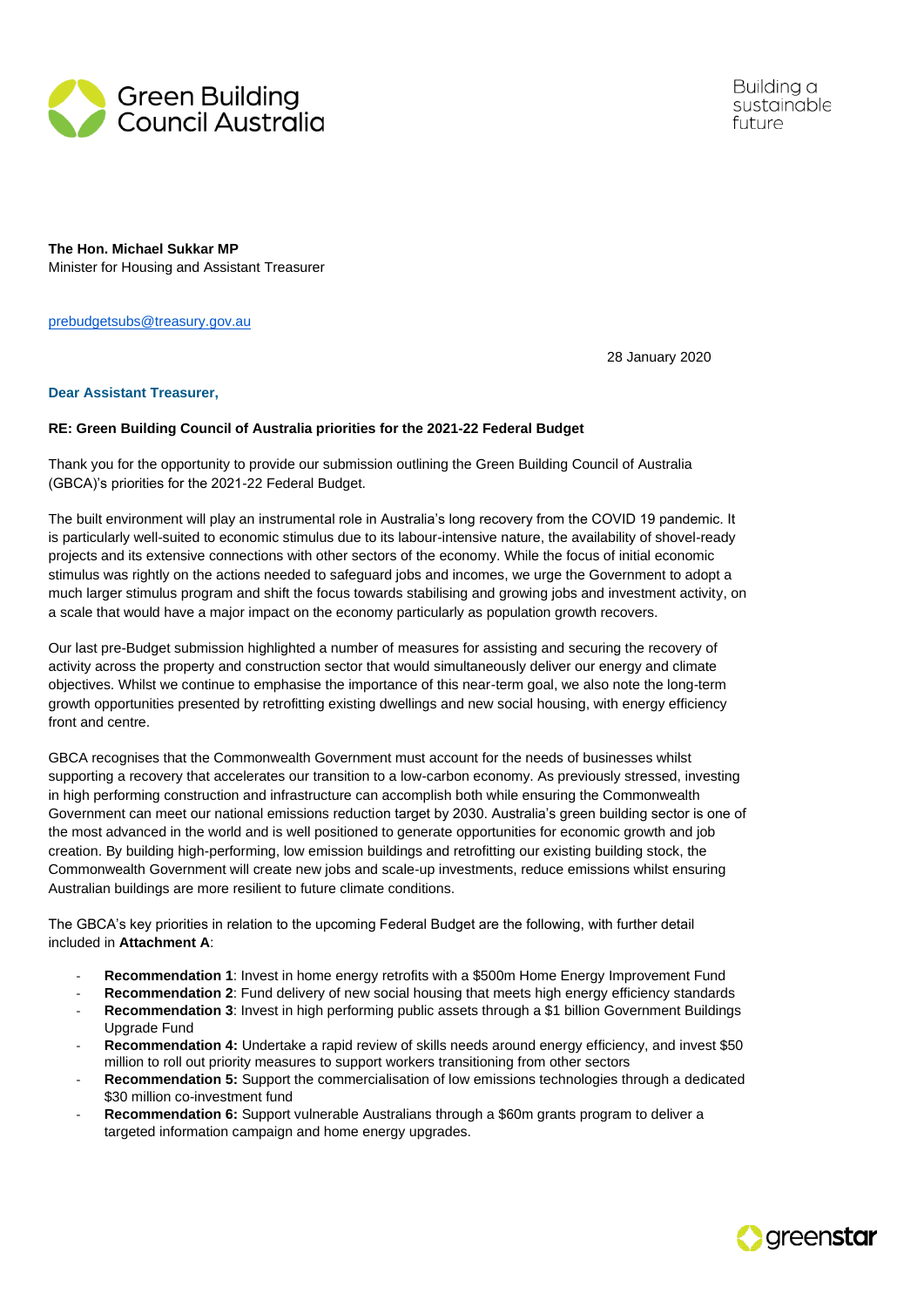The GBCA looks forward to supporting budgetary measures that advance the development of more sustainable, liveable and resilient cities and communities we welcome opportunities for further collaboration and consultation.

Please do not hesitate to contact myself, at davina.rooney@gbca.org.au should you require any further information, or to discuss any of the issues raised in this submission.

Yours Sincerely,

Davina Dooney

**Davina Rooney**

**Chief Executive Officer Green Building Council of Australia**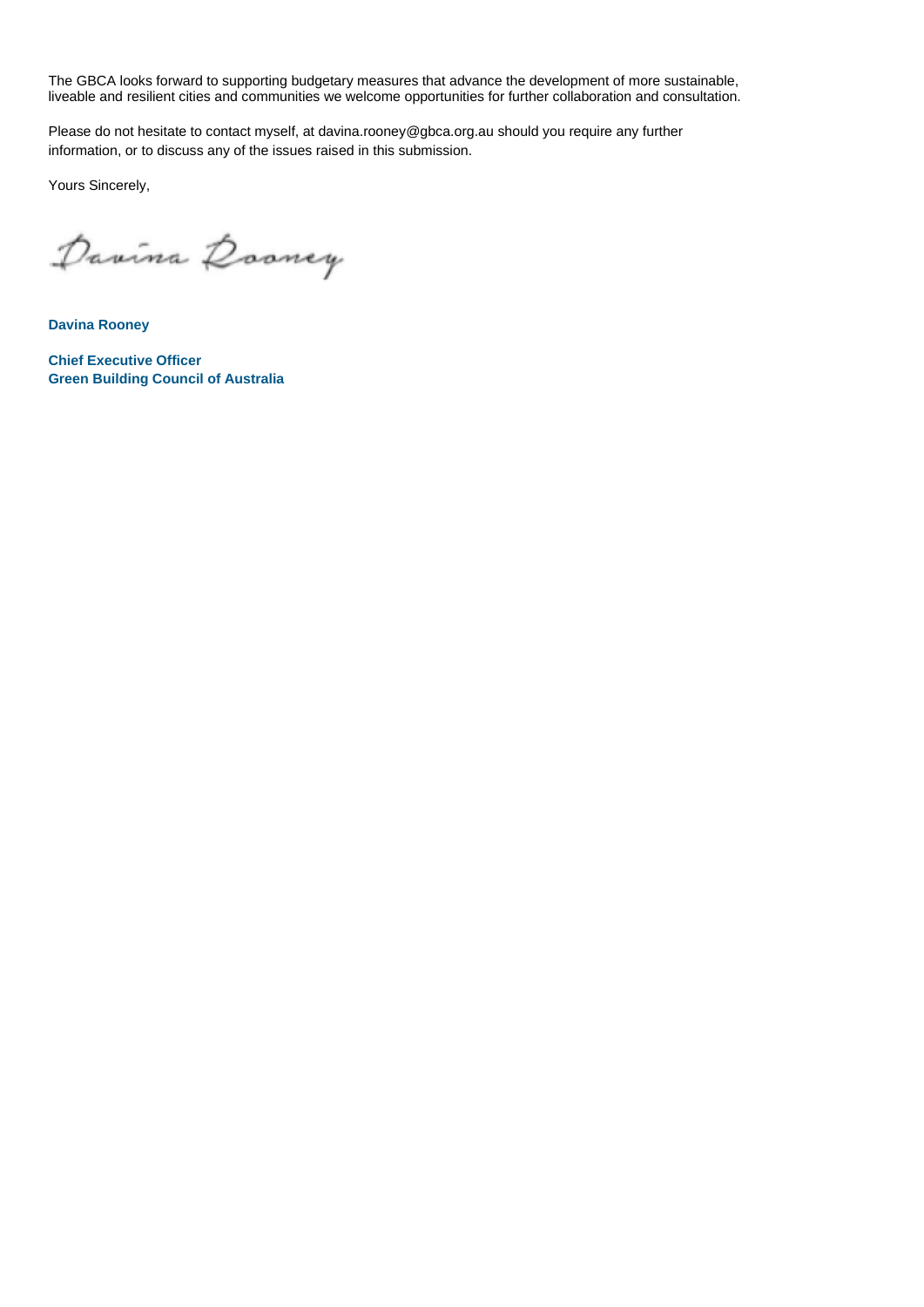## **ATTACHMENT A – GBCA Pre-Budget Submission 2021-22**

#### **About the Green Building Council of Australia**

The Green Building Council of Australia represents more than 550 members including individual companies with a collective annual turnover of more than \$46 billion.

Our membership reflects the diversity of Australian business with over 500 small-to-medium enterprises through to 83 companies with annual turnover of more than \$100 million and 30 companies now listed in the SP/ASX200, with a combined market capitalisation of more than \$608 billion. Our members include major developers, professional services firms, banks, superannuation funds, product manufacturers, retailers and suppliers. We also have 32 local government, 24 state government departments and land organisations, and 21 university members. Company members alone employ more than 50,000 staff across Australia.

### **Recommendation 1: Invest in home energy retrofits with a \$500m Home Energy Improvement Fund**

Energy efficiency upgrades present a significant opportunity for economic recovery and emissions reduction across the built environment sector. GBCA submits that it should form a key part of the government's long-term plan to mitigate the economic impact from COVID-19.

In the residential sector, research shows that the majority of Australia's 9.5 million homes average 1.5 stars, well below the minimum mandated energy efficiency standard for new residential buildings.

Improving the performance of these homes through Commonwealth Government energy efficiency retrofits would not only support existing workforces and create new jobs, it could also reduce household energy bills and ameliorate the health risks related to low quality housing. Additionally, better performing houses would also help our communities build resilience in the face of future climate events and price shocks.

A nation-wide home energy efficiency retrofitting program would also help with the Government's emissions reduction goals. Homes are currently responsible for around half of all emissions produced by the built environment. Without action to reduce the impact of this sector, meeting our 2030 emission targets will be difficult.

Whilst a number of useful upgrades can be made across Australia's public and private housing, GBCA believes that energy efficient appliances and thermal improvements should be at the centre of this initiative. Working with state governments for locally orchestrated delivery, the Commonwealth Government should commit \$500 million to a nationwide home energy efficiency retrofitting program. The rollout of funding should be focused along two tracks:

- \$250m to fund the bulk rollout of commonly available technologies that improve the energy performance of homes;
- \$250m to provide grants to improve the thermal performance of existing homes. These grants should focus on renovations that improve the health, safety and energy efficiency of homes, such as draught proofing.

GBCA supports targeting this program at low-income households and social housing in the first instance. With the social housing sector taking the lead and priority assistance provided for vulnerable households, the program can simultaneously help those affected by energy hardship. However, we believe it is also critical to catalyse transformation in the wider building stock, with a focus on technologies that are readily available and can be rolled out quickly by appropriately qualified trades, such as electricians and plumbers.

#### **Recommendation 2: Fund delivery of new social housing that meets high energy efficiency standards**

In addition to improving the performance of existing stock, new housing construction is a key part of the Commonwealth Government's stimulus agenda. GBCA supports direct funding for social housing - a much neglected part of public infrastructure investment.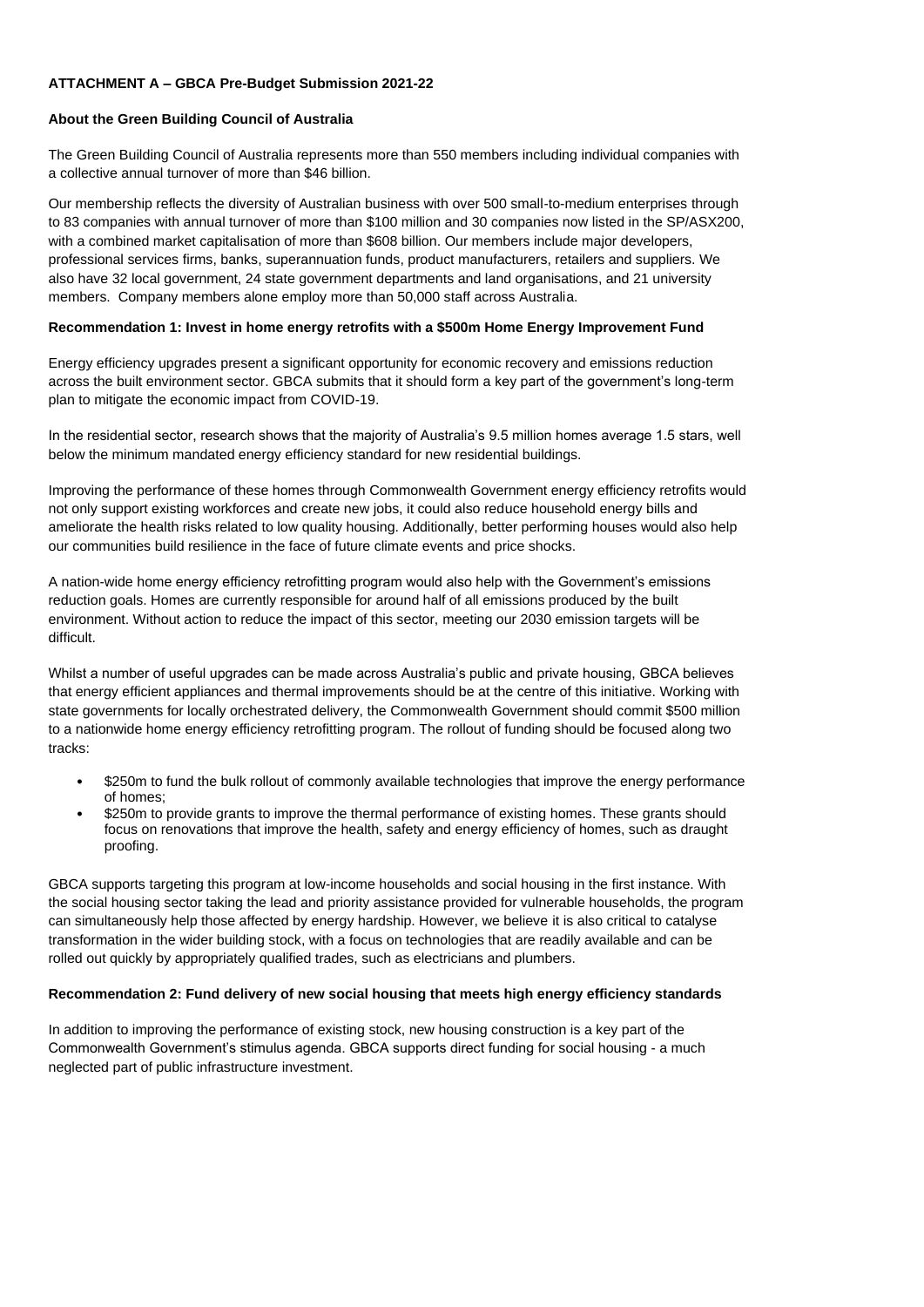Australia currently has a national shortage of approximately 438,000 dwellings, which is expected to grow to 727,000 by 2036. To simply keep the current shortage from worsening, research estimates that 15,000 additional dwellings a year are required<sup>1</sup>.

While recent state budgets have incorporated significant public investment in new social housing and refurbishments, these investments will only make a modest contribution to meeting the current shortfall and addressing emerging demand.

Targeting this area of public infrastructure through direct investment could address this gap, while helping to boost employment and housing construction at a critical time. Research by KPMG shows that for every dollar invested, social housing could boost GDP by  $$1.30<sup>2</sup>$ . Such an investment would also deliver a number of farreaching social and economic benefits related to reducing homelessness and improving workforce participation, health and productivity.

Working with state and territory governments, GBCA proposes that the Commonwealth Government provide investment to significantly increase the quantity and quality of social housing. Various delivery models have been presented: for example GBCA would endorse the Community Housing Industry Association's Social Housing [Acceleration Program](https://www.communityhousing.com.au/wp-content/uploads/2020/05/SHARP-Program.pdf) (SHARP) that calls for a commitment of \$7.2 billion to deliver 30,000 new properties, which is expected to raise construction output by at least \$15.7 billion over four years, generating an increase of \$5.8 -\$6.7 billion in GDP and supporting 30,000 jobs. Within the suite of available opportunities, GBCA would like to highlight the importance of energy efficiency and climate resilience, which would allow tenants to enjoy healthier and more comfortable homes that are less expensive to operate and more resilient to weather extremes. Through a commitment to build new social housing to a higher standard, the Commonwealth Government would signal leadership to key stakeholders, and help to normalise the processes and technologies that will make efficient, resilient social housing the sector standard. The GBCA would be pleased to share our expertise with the Commonwealth Government regarding the application of the Green Star rating tool for all newly constructed social housing based on our past work with state governments.

# **Recommendation 3: Invest in high performing public assets through a \$1 billion Government Buildings Upgrade Fund**

Investing in public assets, including social infrastructure such as schools and hospitals is not only an opportunity to deliver jobs creation, but also vital for meeting community expectations regarding the efficient running of these assets.

Recent months have seen various state governments use public procurement to drive construction activity by committing to upgrades of public assets. Alongside the substantial benefit from direct and future cost savings, as well as the support provided to the energy services sector in Australia these upgrades are expected to deliver environmental and social benefits. Most governments in Australia already recognise the importance of addressing energy efficiency for their operations and many have existing targets for their operations. However, without funding support and the clear mandate of a Commonwealth program, these local efforts will not be able to trigger the large economy-wide multiplier effect that is possible from a nationally coordinated push.

We believe now would be the ideal time to introduce a new Government Buildings Upgrade Fund – a fund applied for by state and territory governments – for investing in energy efficiency retrofits across public assets.

The \$1 billion Government Buildings Upgrade Fund could provide 'dollar for dollar' matched funding, that is offered on a first come, first served basis on the understanding that all funds are expended no later than June 30, 2022. It should also be capped at \$150 million for states, and \$50 million for ACT and the Northern Territory, with the aim of driving a \$2 billion asset improvement program.

<sup>1</sup> AHURI, Social Housing as Infrastructure: An Investment Pathway, https://www.ahuri.edu.au/research/finalreports/306

<sup>2</sup> KPMG, 2012, Social Housing Initiative Review, Housing Minster's Advisory Committee, http://www.nwhn.net.au/admin/file/content101/c6/social\_housing\_initiative\_review.pdf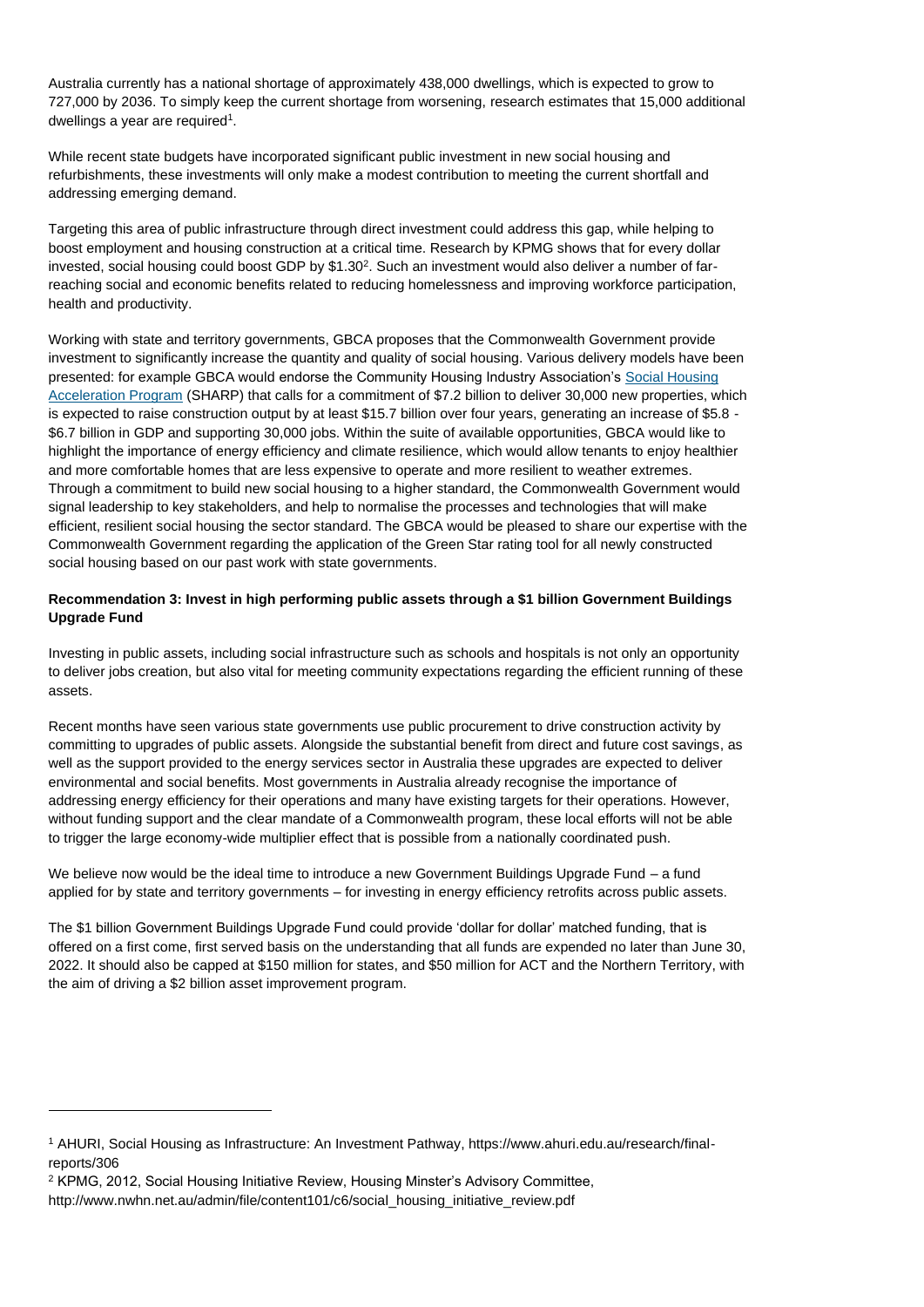### **Recommendation 4: Undertake a rapid review of skills needs around energy efficiency, and invest \$50 million to roll out priority measures to support workers transitioning from other sectors**

As discussed above, energy efficiency is a jobs machine that will stimulate the economy by engaging local workforces and supply chains while simultaneously locking in environmental benefits for decades to come.

However, the delivery of energy efficient new buildings and deep retrofits at scale cannot be achieved without a highly trained workforce. To grow the market for sustainable buildings, Australia needs a consistent base of knowledge across the construction supply chain that is accessible and can be tailored to the needs of each industry subsector and jurisdiction. As the Expert Panel led by Grant King noted in their findings recently, skills shortages around energy efficiency is hampering efficiency improvements in the building and transport sectors. Training and education can support industry capacity building, the benefits of which include supporting workers transitioning from other sectors, local economic development as well as improved building quality and greater energy affordability for consumers.

Past research has indicated that cross-industry issues impacting the construction of high-performance buildings including knowledge and skills, quality control and regulatory compliance. We strongly suggest that governments should partner with industry associations as well as tertiary institutions to provide targeted education and skills training to address these issues. To ensure that knowledge and education are subject to constant review and renewal, skills recognition (including CPD training and quality assessment) should be leveraged. The coordination of this training is vital, and necessary to ensure an education and training agenda that encourages an integrated cross-industry understanding of energy efficiency.

We recommend that the Commonwealth Government should commit \$50 million over two vears to cross-sector energy efficiency skills and training program. This investment would support jobs, the delivery of energy efficiency stimulus programs, and the long-term success of the Commonwealth Government's 2030 emissions reduction target.

Initial efforts should focus on supporting initiatives that are either underway or in pilot stage at the state level such as energy training for business advisors and energy auditor training. Further activity should be underpinned by a rapid review of skills needs around energy efficiency, as recommended by the King Review. This review should address the differential effects of the COVID19 crisis on industry sub-sectors and how education and training can support those sectors develop business opportunities in the development and supply of energy efficiency products and services. The initiative should be updated every two years to keep pace with consumer demand and technology development and develop targeted education and training programs addressing the gaps.

## **Recommendation 5: Support the commercialisation of low emissions technologies through a dedicated \$30 million co-investment fund**

Australia currently rates poorly in its energy efficiency policy and practices. We are trailing most similar economies due to a very low regulatory stringency and the lack of adoption of proven technologies from overseas [\(Figure 1\)](#page-5-0). There are significant benefits to be drawn from adopting well-established practices and technologies from overseas. It is estimated that Australian families and businesses can save \$7.7 billion annually through lower energy bills and create 120,000 job-years of employment.3

The market incentives for the adoption of these technologies already exist but there are other barriers to be overcome. These include raising minimum standards to capture low performers, helping developers identify and invest in opportunities to adopt low emissions technologies, and overcoming cultural barriers. As well as investing in the development of new technologies thought the Technology Investment Roadmap, the Commonwealth Government should prioritise efforts to import and establish coherent business cases for proven technologies from overseas.

We recommend the Commonwealth Government invest in a \$30 million co-investment fund to import and commercialise technologies that reduce emissions in the built environment from overseas markets. This fund

<sup>3</sup> Green Energy Markets 2018, Energy Efficiency Employment in Australia, Green Energy Markets, Melbourne.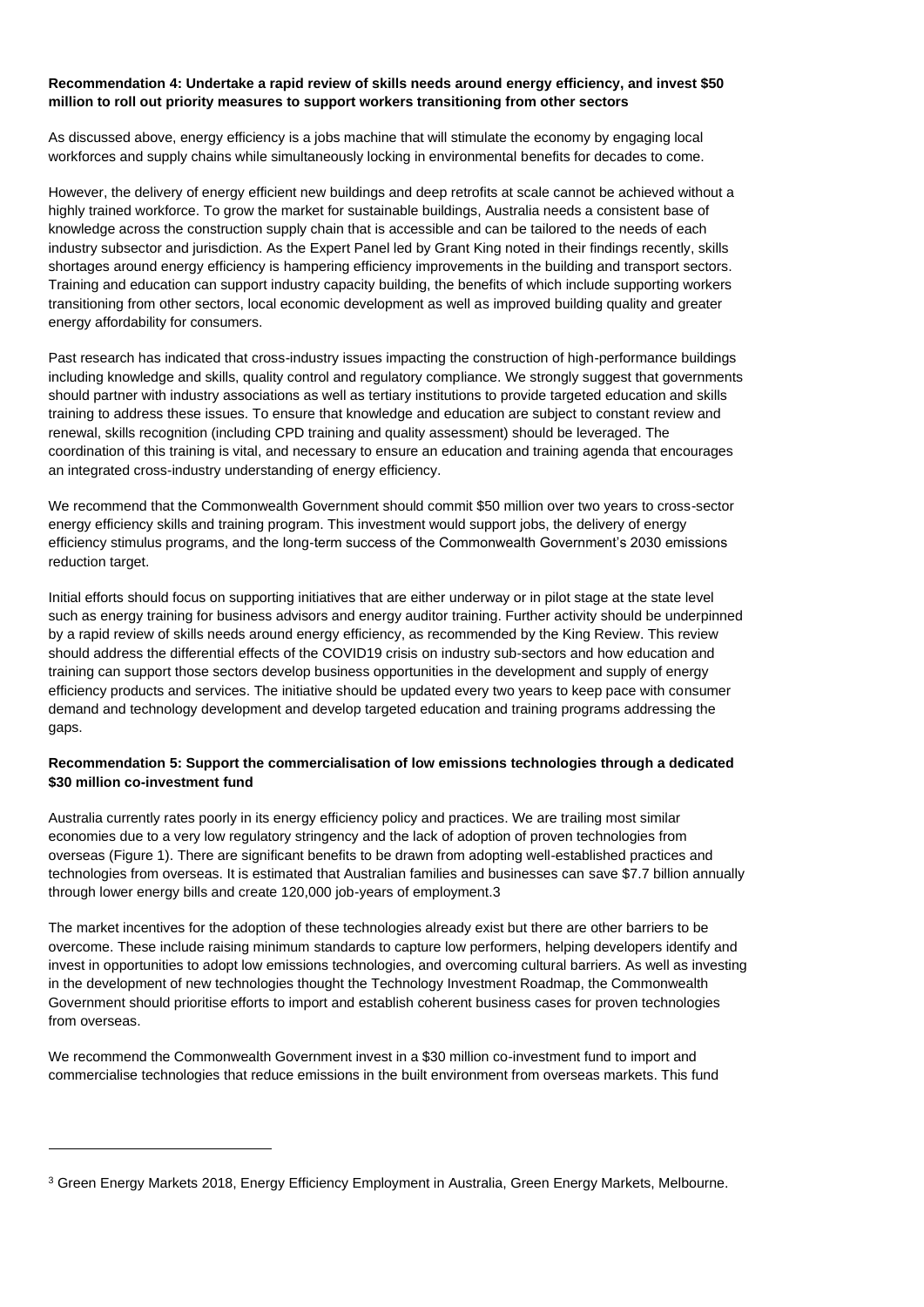would leverage support from private investment to build the business case and open supply-chains critical to delivering a more energy efficient built environment.



<span id="page-5-0"></span>

# **Recommendation 6: Support vulnerable Australians through a \$60m grants program to deliver a targeted information campaign and home energy upgrades**

The health and economic impacts of COVID-19 have not been felt evenly throughout the Australian population. COVID-related deaths have disproportionately occurred in the most disadvantaged socio-economic areas.5 The closing of many service-related industries impacted lower income Australians particularly severely; this was further emphasized by the fact that many low income Australians find themselves on the wrong side of the "digital divide" and are unable to make an income from home.

Currently many low-income Australians are living in energy inefficient homes that are too hot in summer and too cold in winter. The health and wellbeing impacts of increasing the energy efficiency of these homes are well established.6

We encourage the Commonwealth Government to invest \$60 million into a grants scheme to build awareness and increase then energy efficiency of low-income homes. This program could be based on the model used for the successfu[l Low Income Energy Efficiency Program](https://www.energy.gov.au/publications/low-income-energy-efficiency-program-lieep) and its outcomes.

LIEEP was a competitive merit-based grant program established by the Commonwealth Government to provide grants to consortia of government, business and community organisations to trial approaches to improve the energy efficiency of low income households and enable them to better manage their energy use. It demonstrated

<sup>4</sup> Castro-Alvarez, F., Vaidyanathan, S., Bastian, H. and King, J. 2018, The 2018 International Energy Efficiency Scorecard, American Council for an Energy Efficient Economy, Washington DC.

<sup>5</sup> [https://www.theguardian.com/australia-news/2020/sep/27/we-should-not-pretend-everybody-is-suffering](https://www.theguardian.com/australia-news/2020/sep/27/we-should-not-pretend-everybody-is-suffering-equally-covid-hits-australias-poor-the-hardest)[equally-covid-hits-australias-poor-the-hardest](https://www.theguardian.com/australia-news/2020/sep/27/we-should-not-pretend-everybody-is-suffering-equally-covid-hits-australias-poor-the-hardest)

<sup>6</sup> Multiple Benefits of Energy Efficiency – March 2019, International Energy Agency.